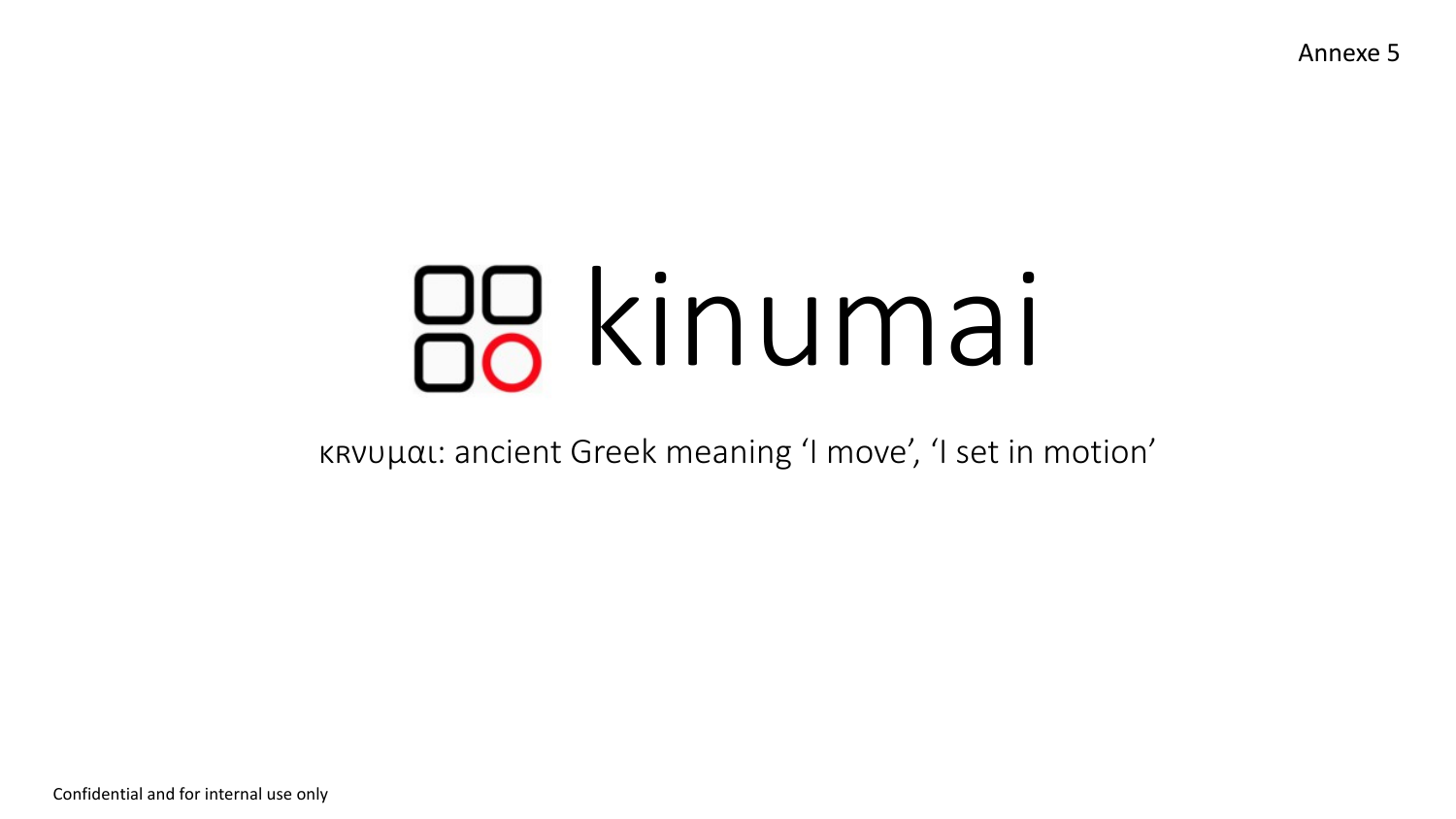#### Focus 1 - make places more accessible



Confidential and for internal use only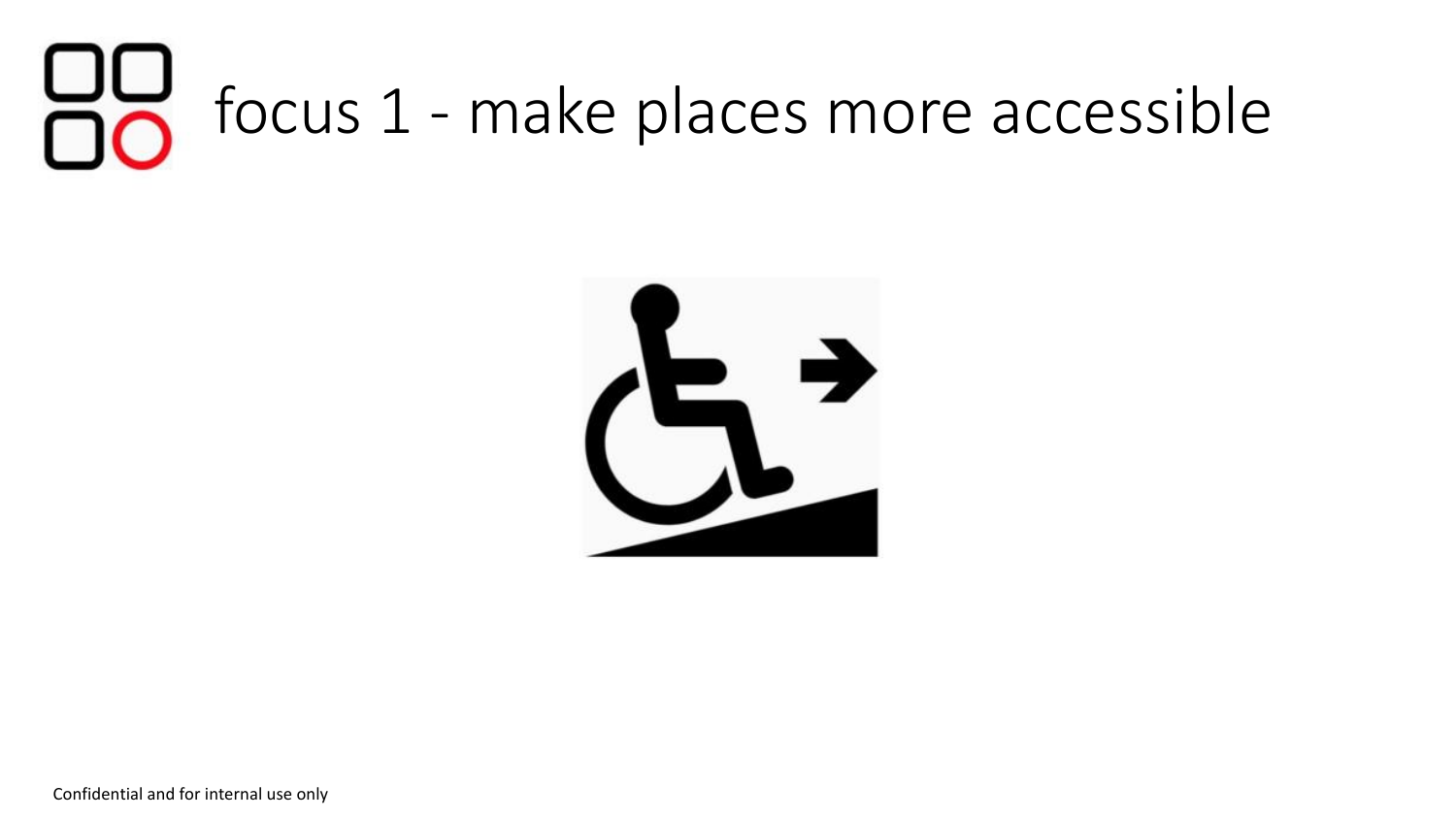#### HU focus 2 - raise awareness



Confidential and for internal use only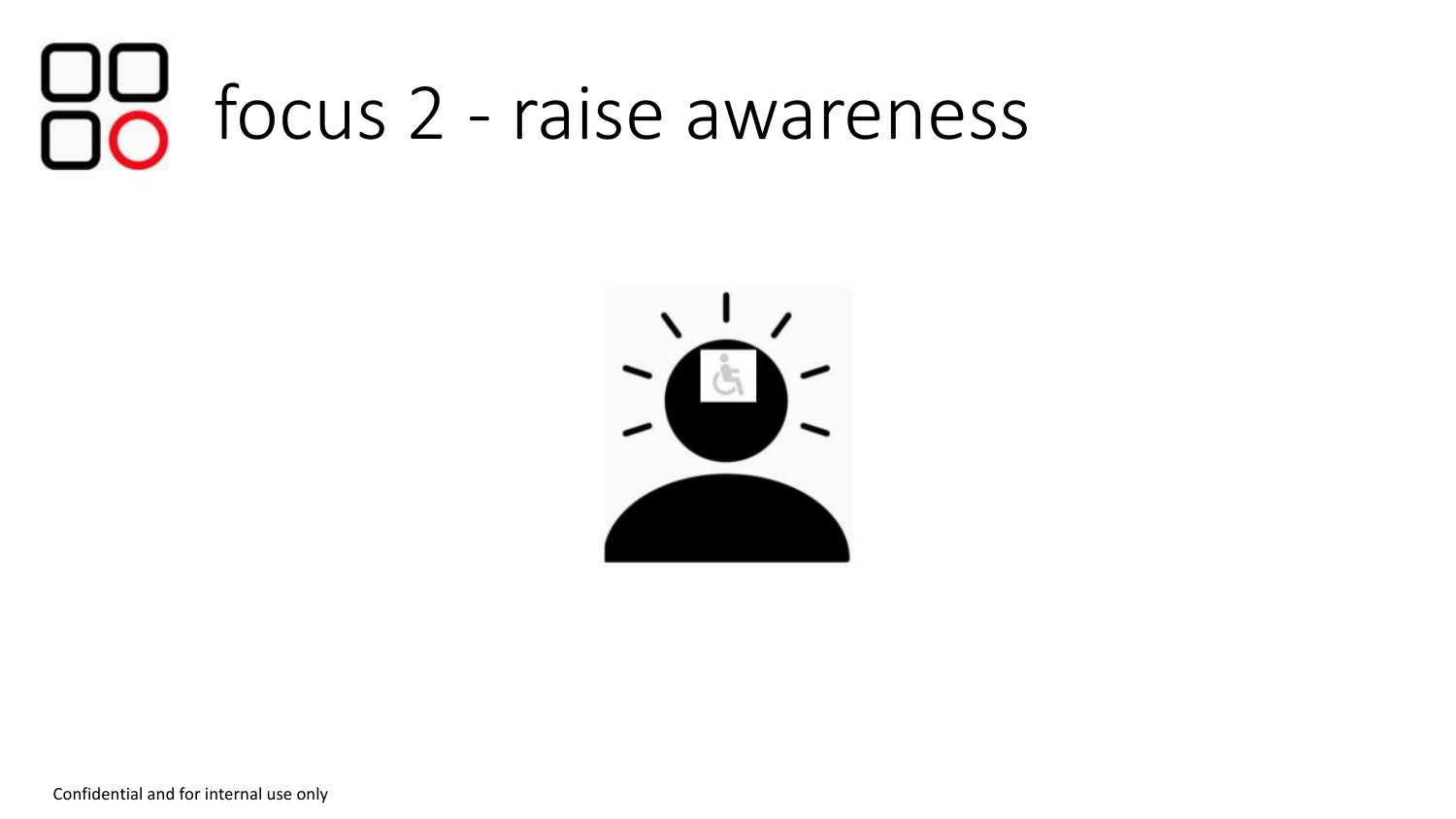# focus 1 - commerce accessibility

by proposing a ramp

- make business accessible to wheelchair users
- in reverse have access to customers in wheelchairs (approx. 150.000)

CREATE A COMMUNITY OF WHEELCHAIR ACCESSIBLE COMMERCES

- website
- doorsticker
- actions
- bell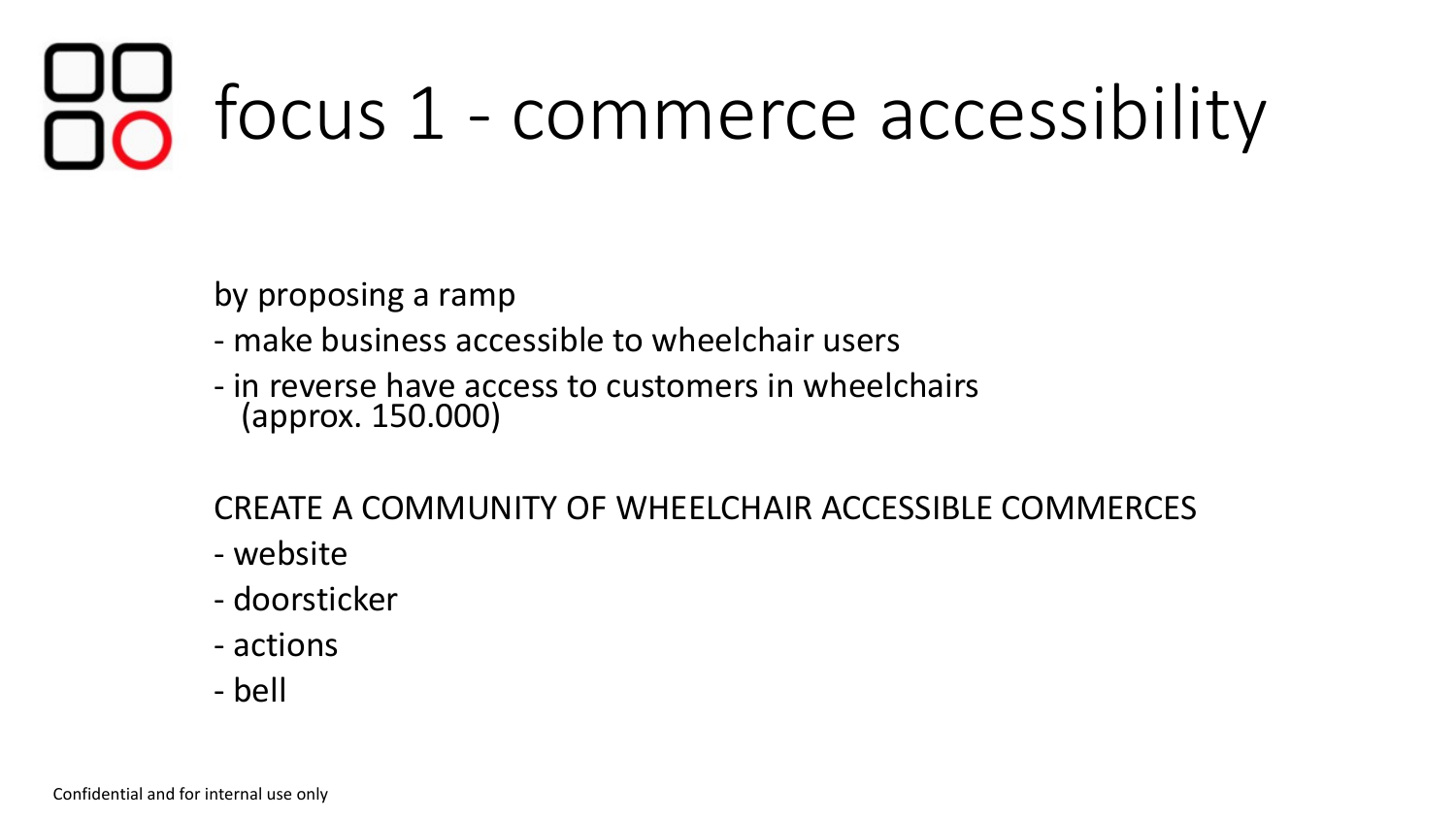### focus 2 - raise awareness

community building

- through the community
- kinumai.be, social media, newsletter

Å

- events, actions,…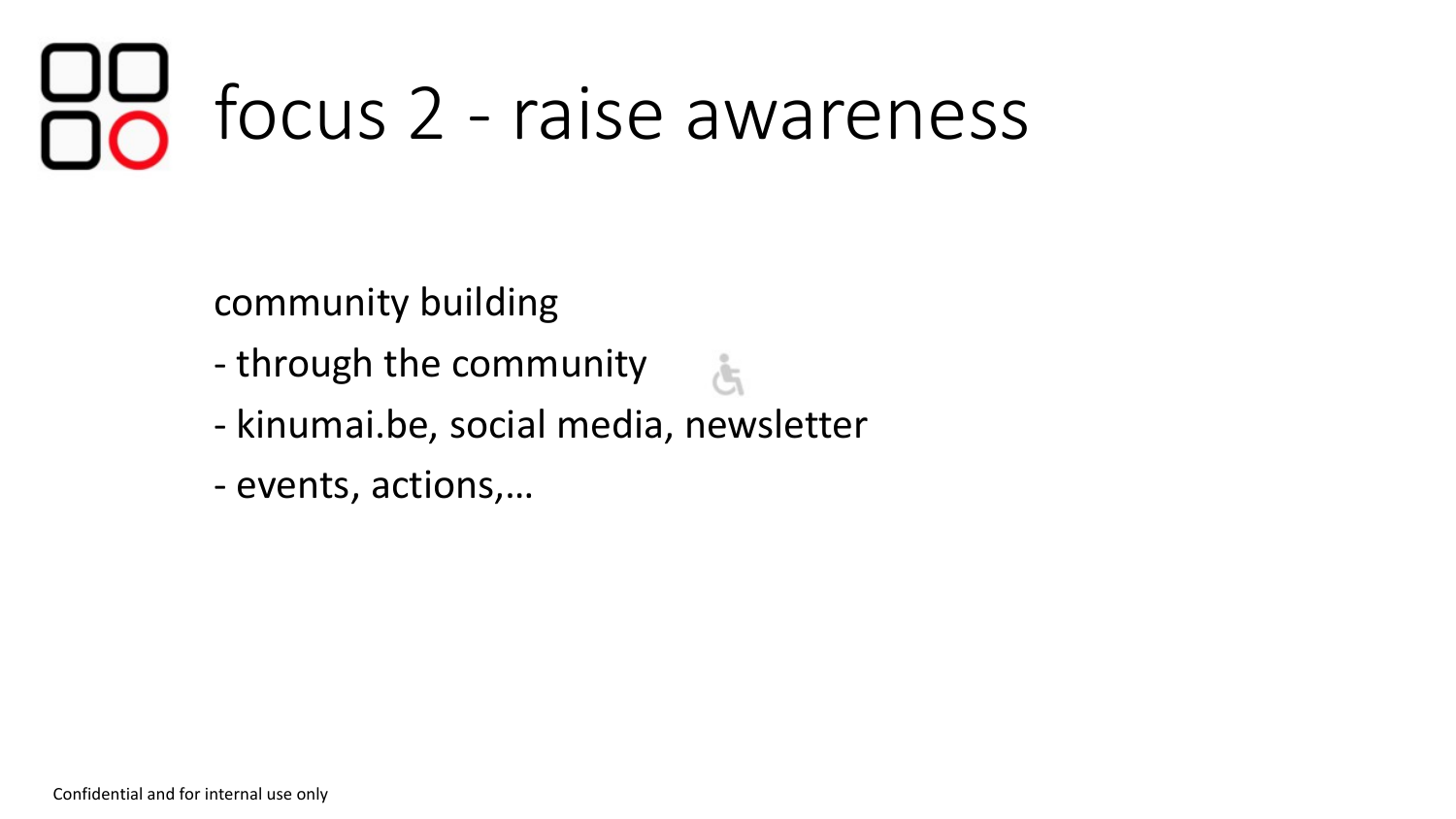### business membership

one-off €250, exVAT (**ex**cl. installation - €100 exVAT)

- access ramp
- option: wireless bell
- one-year community membership

consecutive years: €75 exVAT - annually renewable/cancellable

already accessible: €75 exVAT / year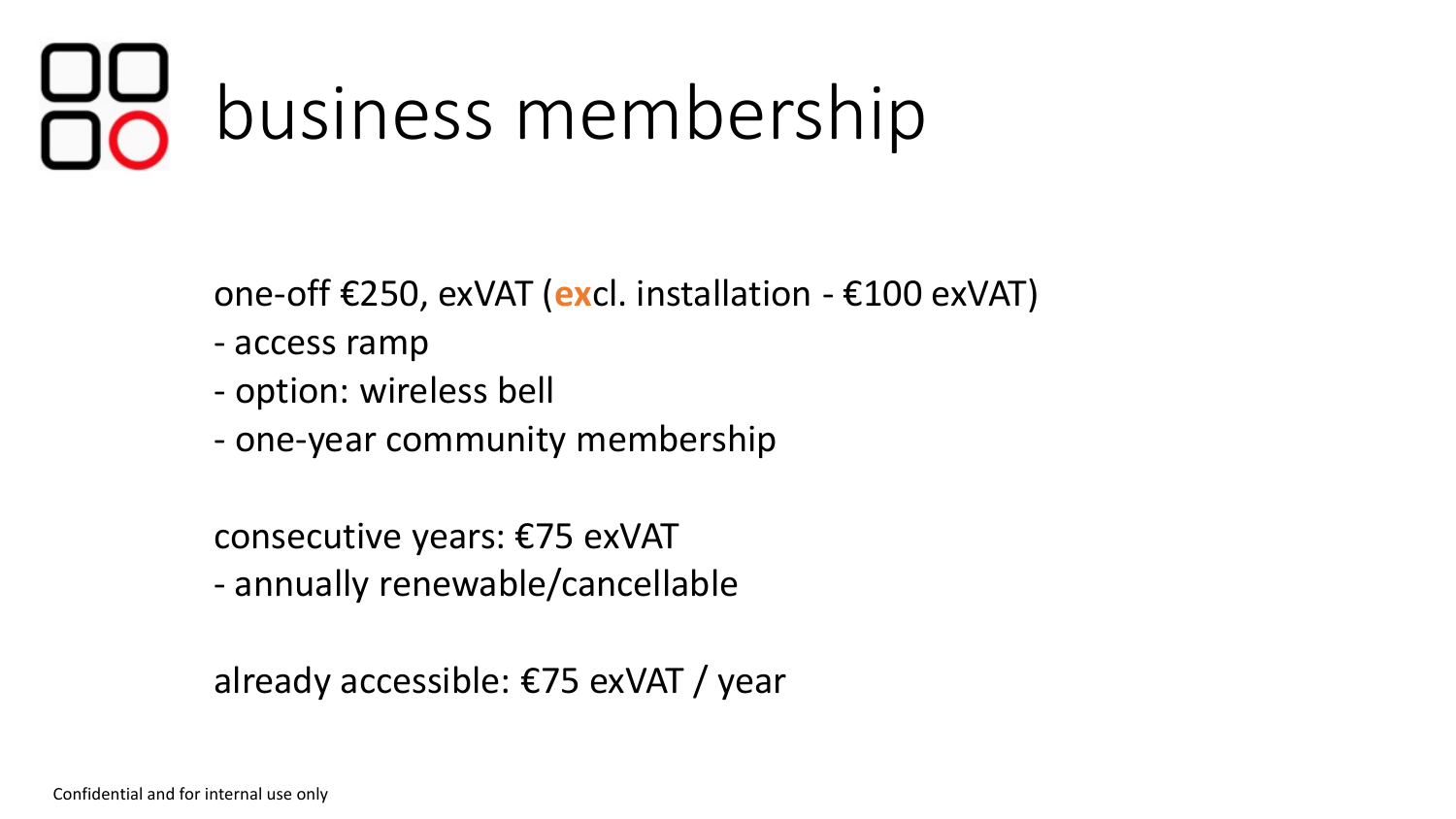## personal support

€25 VATincl

- moral support
- stay updated

annually renewable/cancellable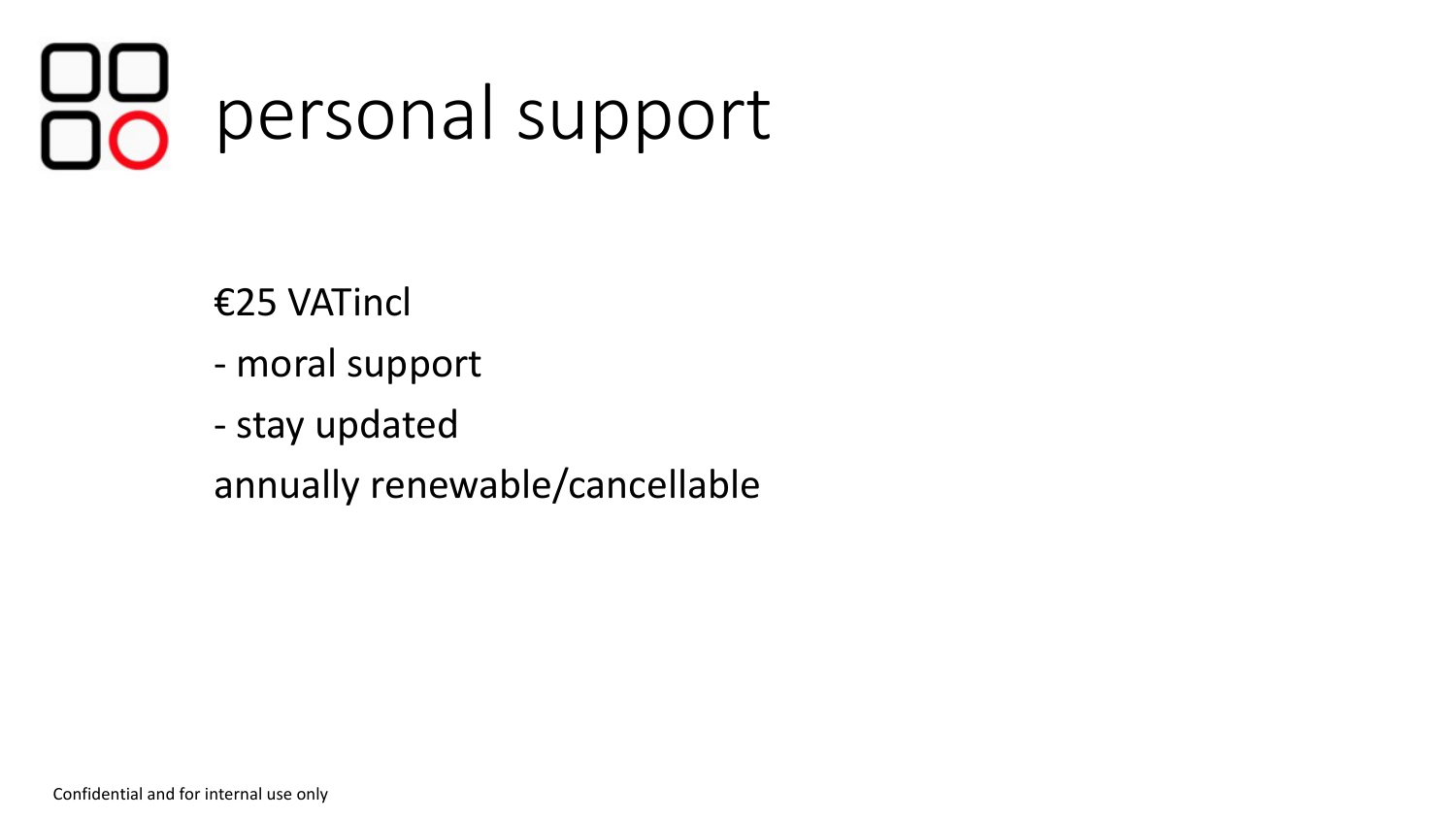#### **https://www.kinumai.be/fr/video/**

E

 $\circ$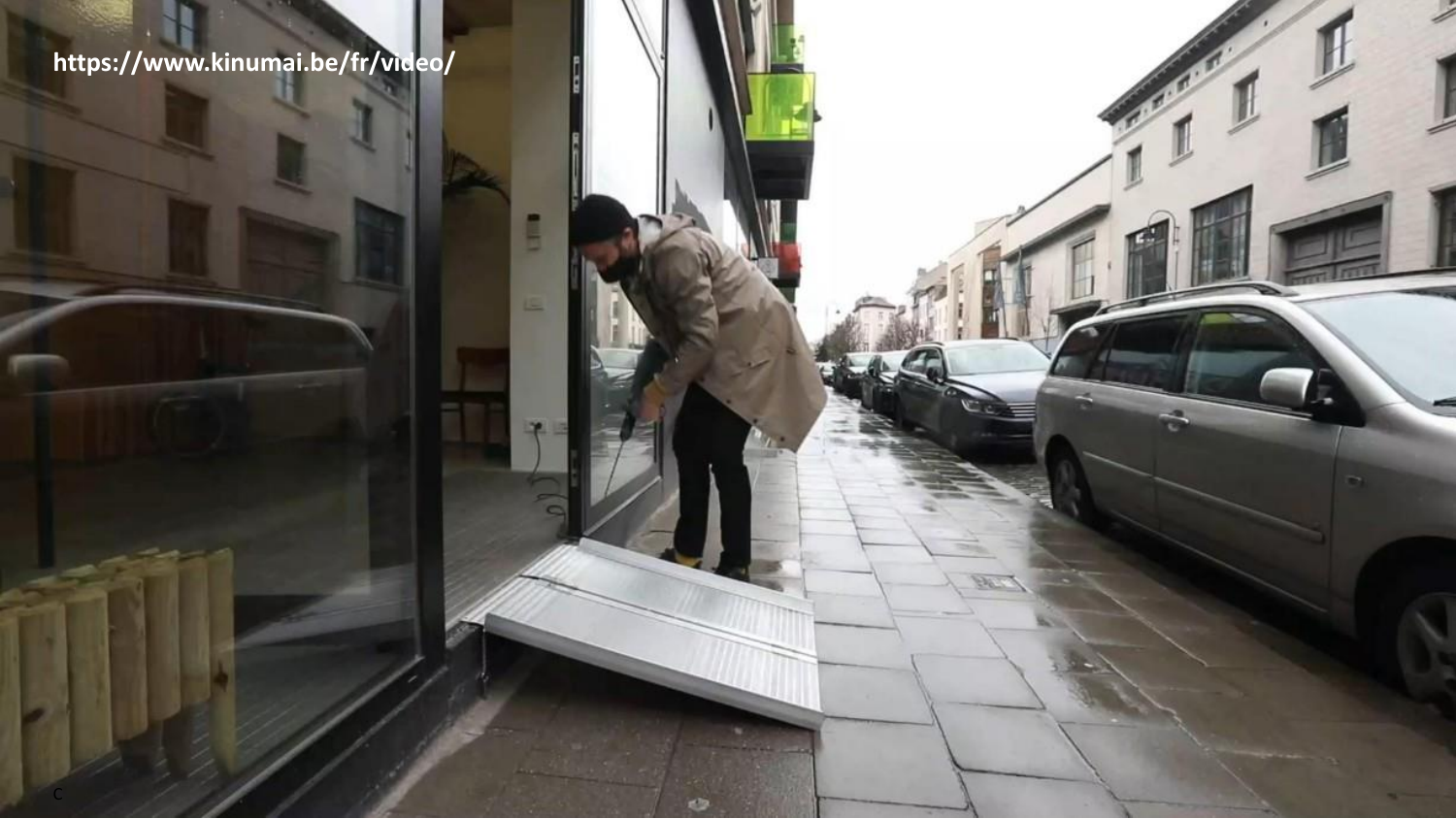

#### *avec le soutien de l'échevinat des ffaires économiques de la Ville de Bruxelles*

*met de steun van het Schepenambt van Economische Zaken van de Stad Brussel*

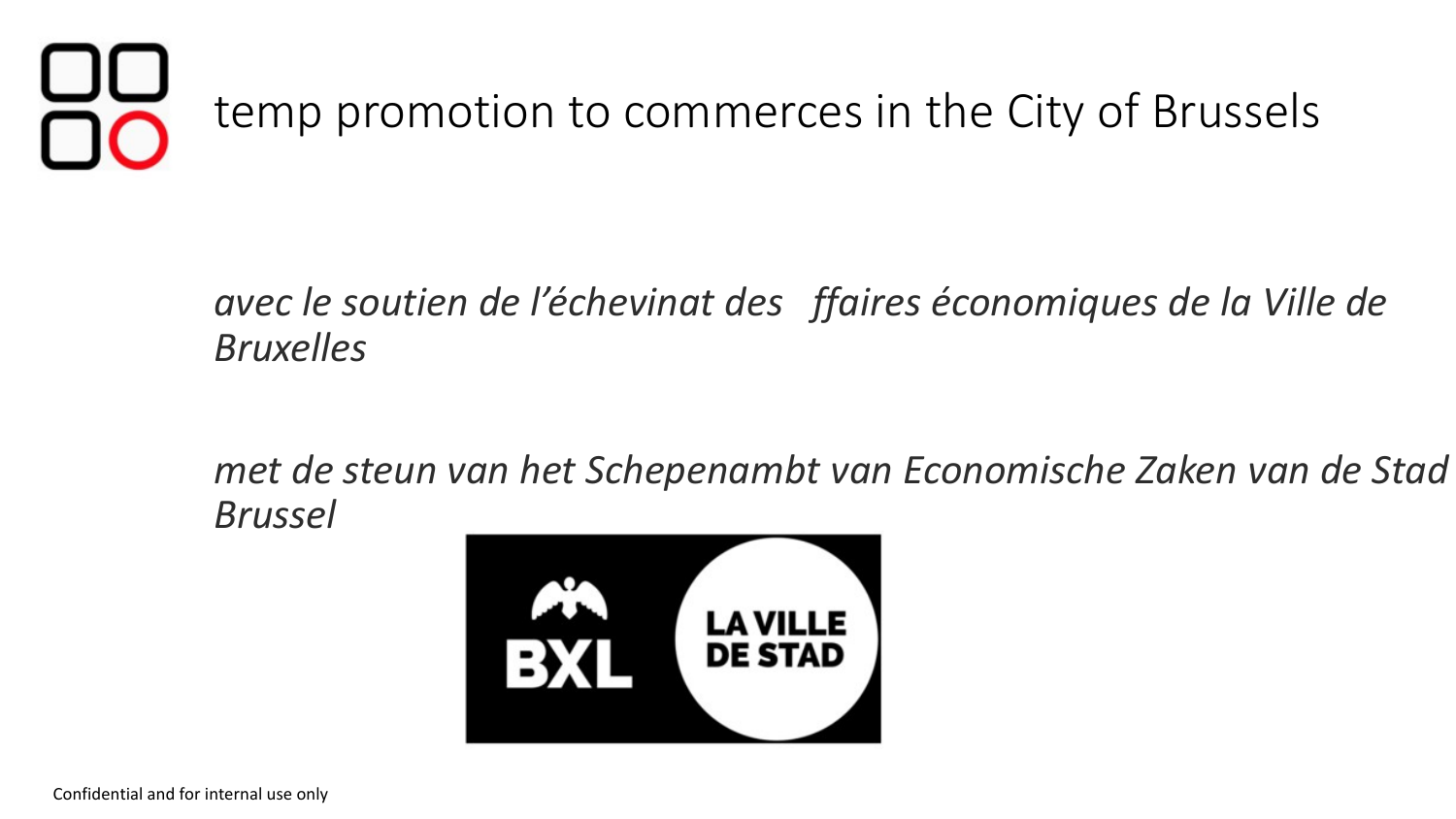### commerces in the City of Brussels

one-off €75, exVAT in stead of €250, ex V T (**in**cl. installation!)

- access ramp
- one-year membership and support until end '22

consecutive years: €75 exVAT

- annually renewable/cancellable

already accessible: €50 exVAT in stead of €75 exVAT / till end '22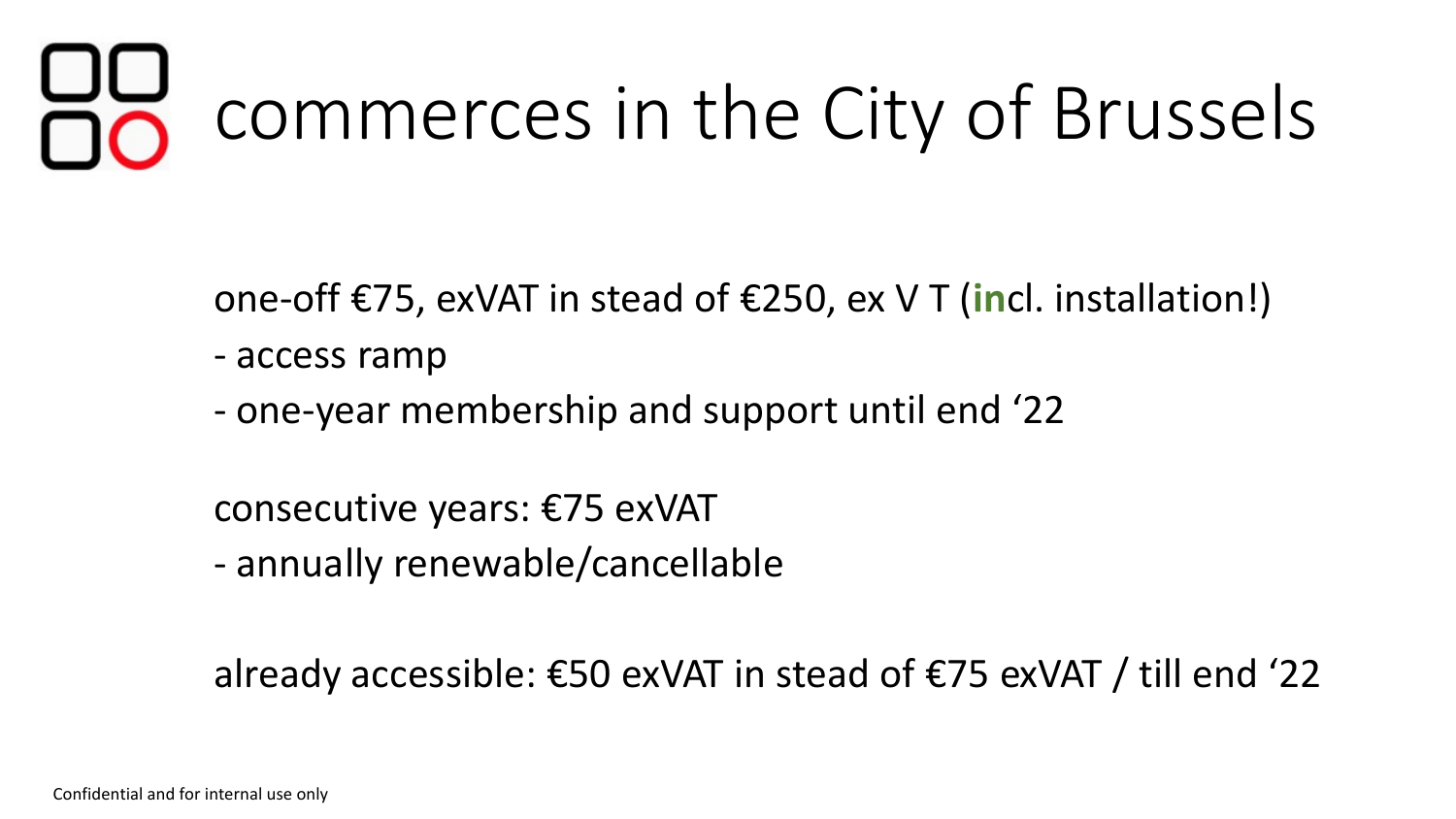#### 88 already installed

- fromagerie La Fruitière
- Le Plattesteen
- Connections
- Monk
- Zennekine de la Senne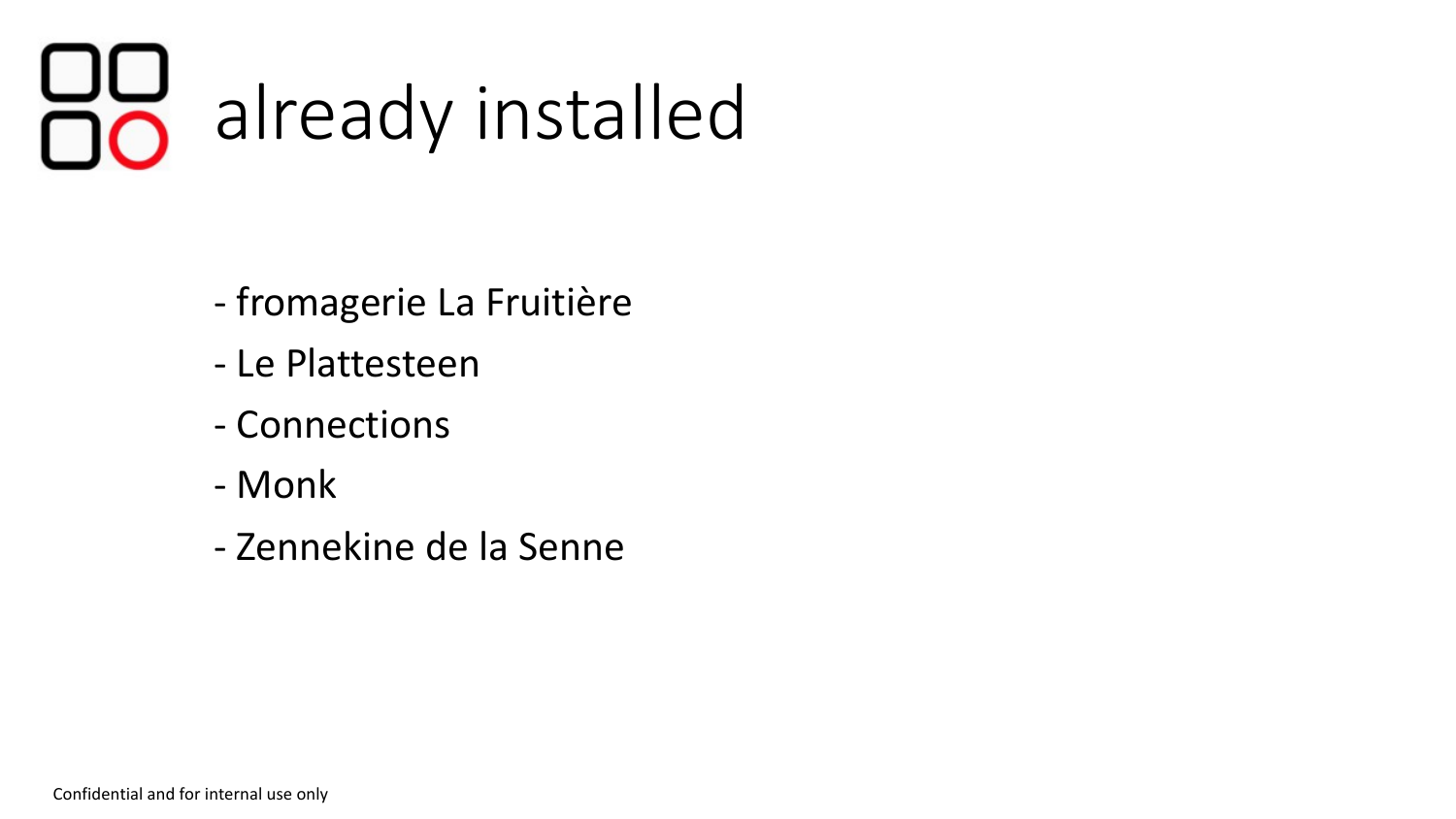

current action: approx. 70 - 80 commerces

1000 accessible commerces by the end of '23

Confidential and for internal use only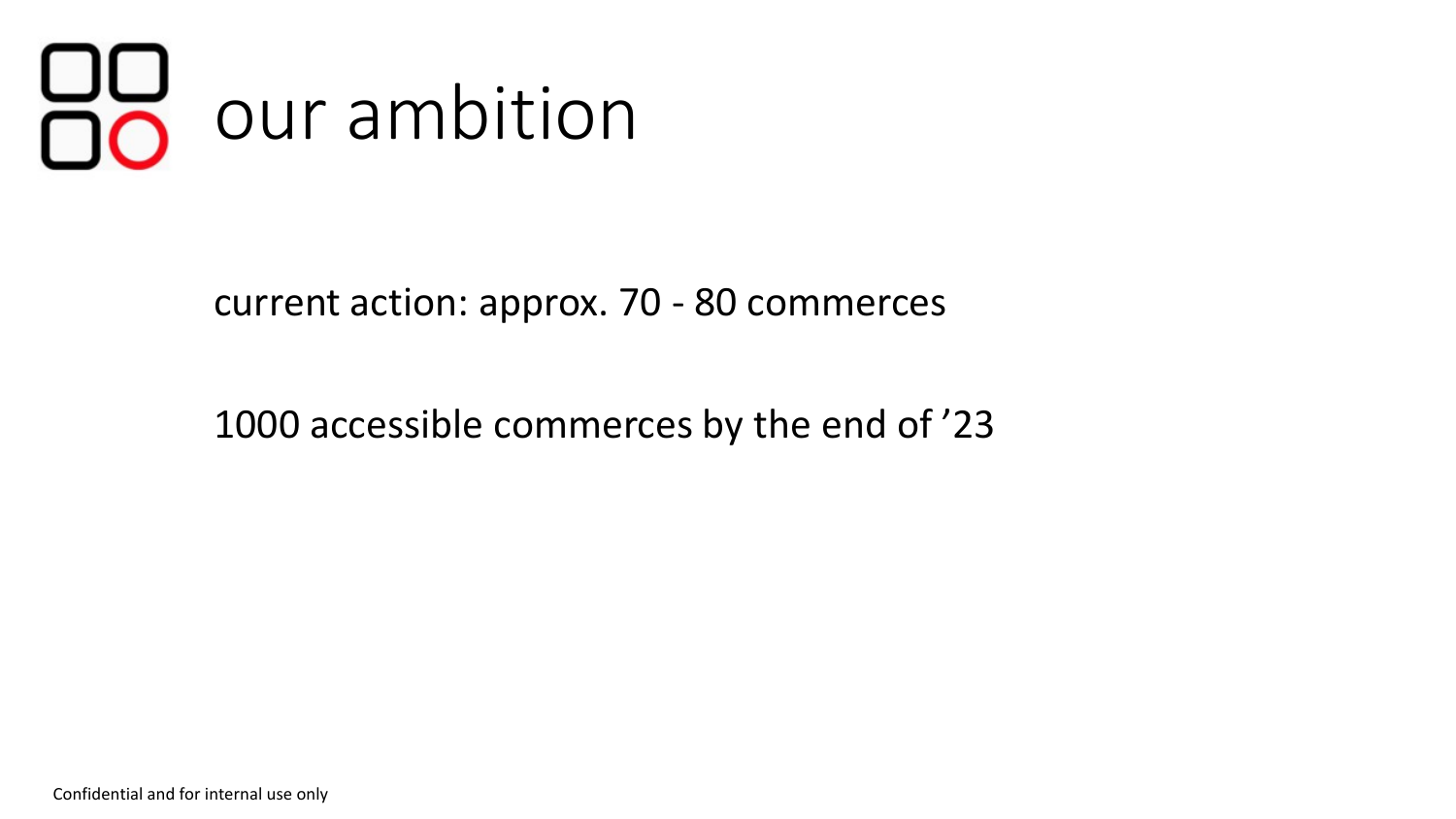#### **UU**<br>00 how can you help us?

by helping us to reach out to businesses

- in your communication
- flyers
- personal contacts
- Growfunding 2022